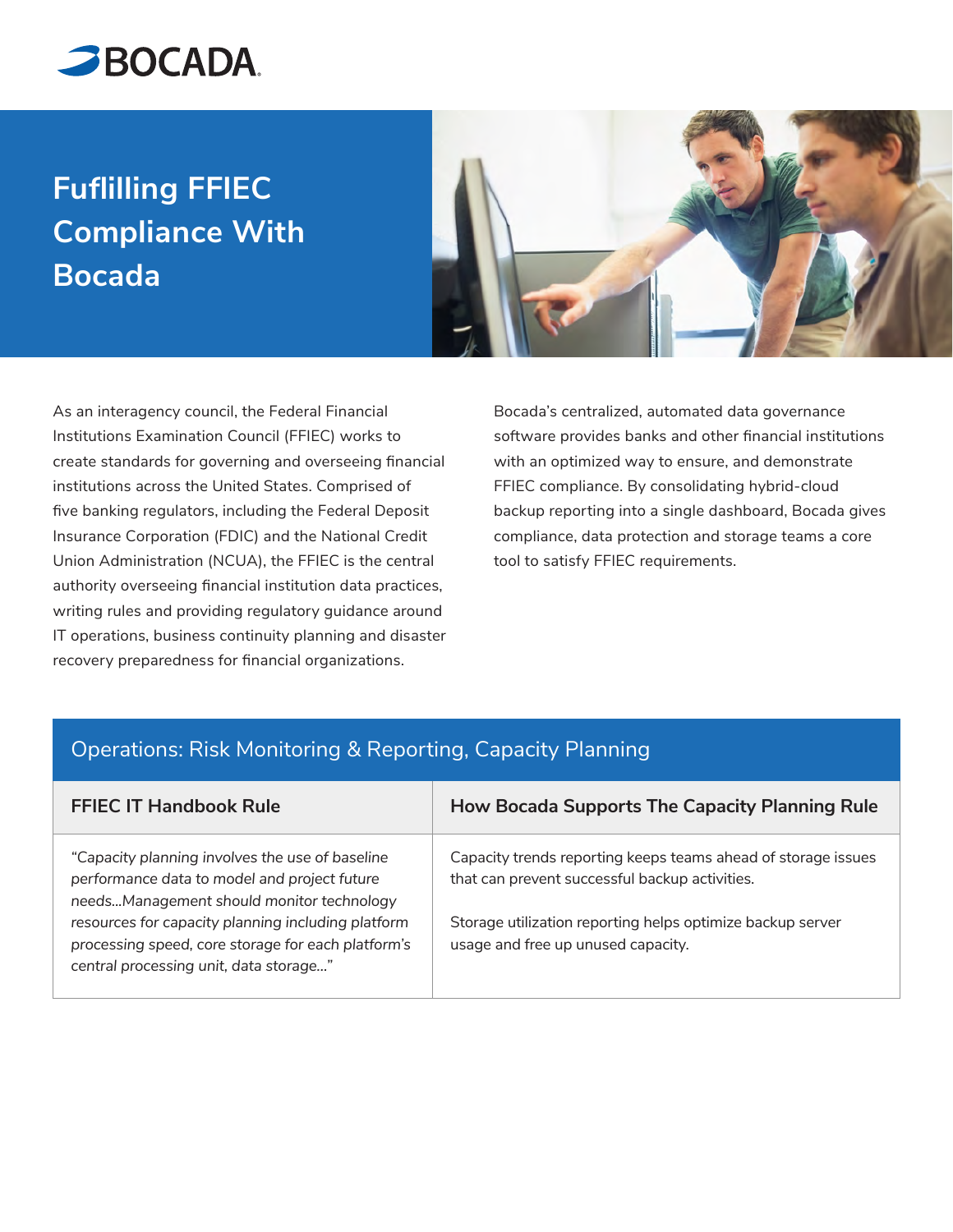

### Operations: Risk Mitigation & Control Implementation, Performance Monitoring

| <b>FFIEC IT Handbook Rule</b>                                                                                                                                                                           | <b>How Bocada Supports The Performance</b><br><b>Monitoring Rule</b>                                                                                                                                              |
|---------------------------------------------------------------------------------------------------------------------------------------------------------------------------------------------------------|-------------------------------------------------------------------------------------------------------------------------------------------------------------------------------------------------------------------|
| "Performance monitoring and management<br>involves measuring operational activities,<br>analyzing the resulting metrics, and comparing<br>them to internally established standards and                  | Bocada acts as a data governance orchestration and<br>automation tool to simplify monitoring and reporting of backup<br>activities.                                                                               |
| industry benchmarks to assess the effectiveness<br>and efficiency of existing operationsDiminished<br>system or personnel performance not only affects<br>customer satisfaction, but can also result in | Built-in SLA compliance reporting simplifies demonstrating<br>adherence to backup success rates, retention policy<br>enforcement and other necessary backup activities.                                           |
| noncompliance with contractual SLAs that could<br>result in monetary penalties If economically<br>practicable, management should automate<br>monitoring and reporting processes."                       | Automated backup performance reporting identifies failed<br>backups, enabling tailored troubleshooting so data is always<br>protected and restorable.                                                             |
|                                                                                                                                                                                                         | In-progress backup job reporting across hybrid-cloud<br>environments allows processors to proactively address issues<br>that could harm data restoration.                                                         |
|                                                                                                                                                                                                         | VM Analysis Reports allow enterprises to identify machines<br>that are not being protected by their backup software so that<br>non-backup issues can be corrected.                                                |
|                                                                                                                                                                                                         | Automated compliance report creation, scheduling and<br>distribution offers a recurring governance process for reviewing<br>backup fidelity and sharing compliance status with internal and<br>external auditors. |

# Operations: Risk Mitigation & Control Implementation, Storage/Backup

| <b>FFIEC IT Handbook Rule</b>                                                                                         | How Bocada Supports The Storage/Backup Rule                                                                             |
|-----------------------------------------------------------------------------------------------------------------------|-------------------------------------------------------------------------------------------------------------------------|
| " In the event of a disruption, management should<br>not have to reconstruct data from more than one<br>business day" | Reporting on full, partial, and incremental backups ensures data<br>is being backed up at the necessary time intervals. |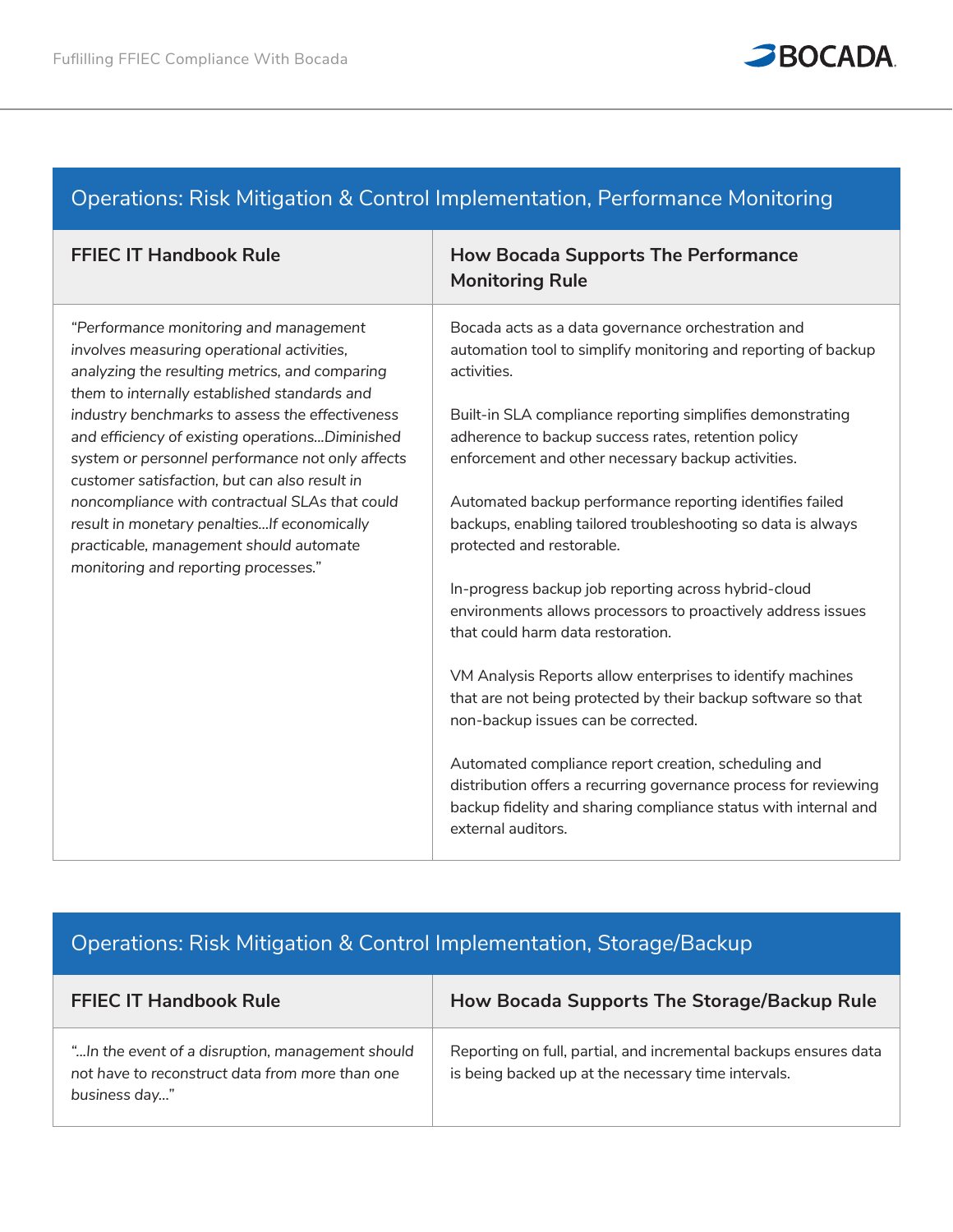

| <b>Business Continuity Planning: Testing Policy</b> |  |  |  |  |  |
|-----------------------------------------------------|--|--|--|--|--|
|-----------------------------------------------------|--|--|--|--|--|

| <b>FFIEC IT Handbook Rule</b>                                                                                                                                                                                                                                                                                                        | <b>How Bocada Supports the Business Continuity</b><br><b>Planning Testing Policy Rule</b>                                                                                                                         |
|--------------------------------------------------------------------------------------------------------------------------------------------------------------------------------------------------------------------------------------------------------------------------------------------------------------------------------------|-------------------------------------------------------------------------------------------------------------------------------------------------------------------------------------------------------------------|
| "An enterprise-wide business continuity testing<br>policy should be established by the board and<br>senior management and should set expectations<br>for business lines and support functions to follow<br>in implementing testing strategies and test plans                                                                         | Bocada pulls and normalizes data from over twenty backup<br>products across geographies, departments, and business<br>units, allowing for a true enterprise-wide view of backup<br>recency and storage locations. |
| In-house institutions often send their backup<br>media to a recovery site to be processed by the<br>back-up service provider's employees. This is<br>not a sufficient test of an institution's BCP and is<br>considered ineffective because financial institution<br>employees are not directly involved in the testing<br>process." | Bocada retains historical backup activity records indefinitely,<br>assuring banks have a record of where and when data was<br>backed up as well as the storage medium (e.g. tape, disk,<br>or cloud).             |

## Business Continuity Planning: Updating Business Continuity Plan and Test Program

| <b>FFIEC IT Handbook Rule</b>                                                                                                                           | <b>How Bocada Supports Updating the Business</b><br><b>Continuity Plan and Test Rule</b>                                  |
|---------------------------------------------------------------------------------------------------------------------------------------------------------|---------------------------------------------------------------------------------------------------------------------------|
| "Test owners, typically business line or support<br>management, should assign responsibility for<br>resolution of material business continuity problems | Ticketing systems integration allows for automated creation of<br>service tickets and faster notification and resolution. |
| identified during testing and should track issues                                                                                                       | Built-in critical failure alerting enables processors to address                                                          |
| to ensure that they are effectively addressed in<br>a timely mannerTest results and issues should                                                       | data backup failures quickly so that valuable data is protected.                                                          |
| be periodically analyzed to determine whether                                                                                                           | Historical annotations make it easy to audit steps taken to fix                                                           |
| problems encountered during testing could be                                                                                                            | backup failures to protect data security.                                                                                 |
| traced to a common source, such as inadequate                                                                                                           |                                                                                                                           |
| change control procedures."                                                                                                                             |                                                                                                                           |